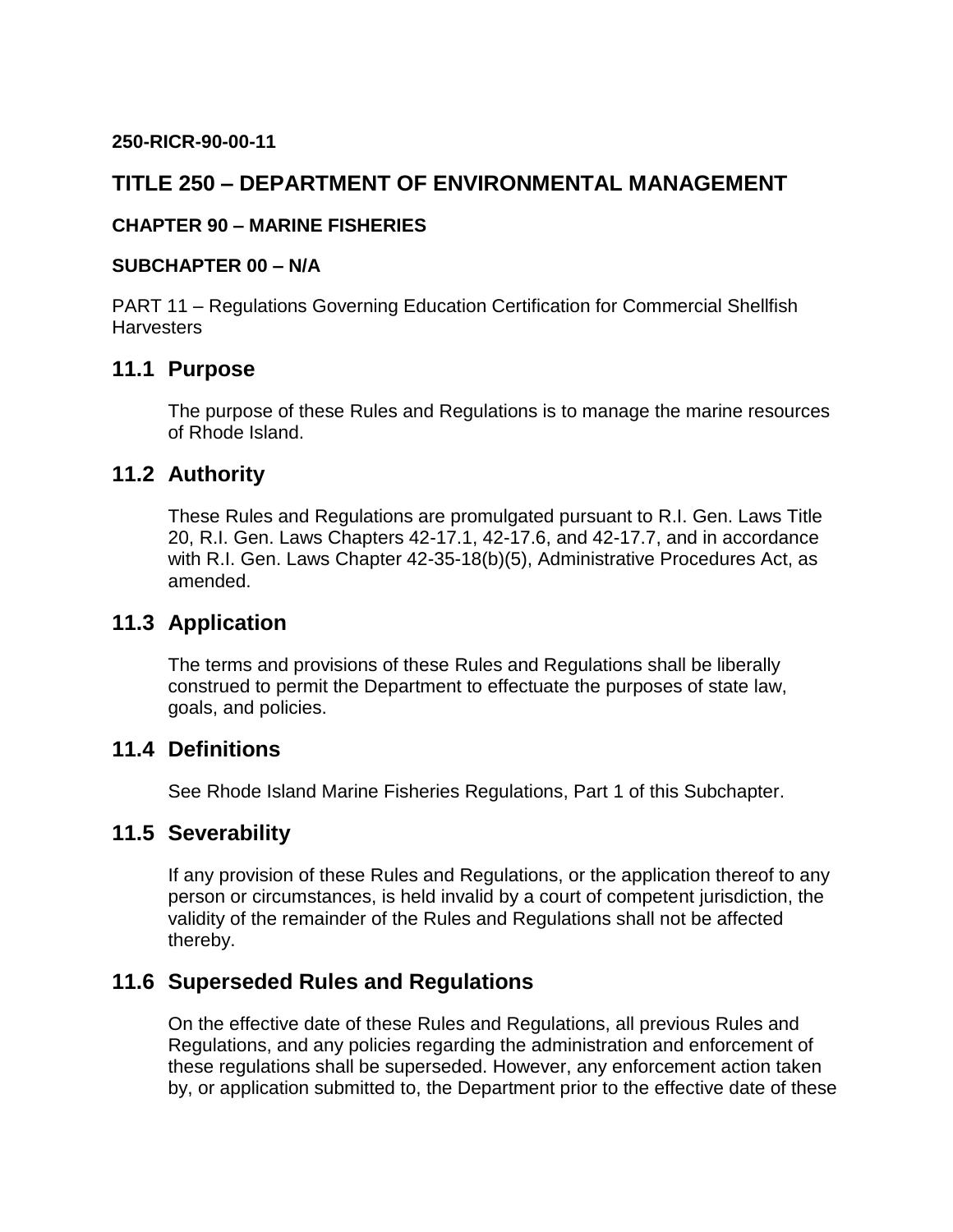Rules and Regulations shall be governed by the Rules and Regulations in effect at the time the enforcement action was taken, or application filed.

# **11.7 Regulations**

- A. Applicability. These regulations apply to holders of the following commercial fishing licenses, permits, and landing permits issued by the department:
	- 1. Principal Effort Licenses and Commercial Fishing Licenses with Quahog, Soft-shell clam, and/or Shellfish Other endorsements;
	- 2. 65 and Over Shellfish Licenses;
	- 3. Student Shellfish Licenses;
	- 4. Multipurpose licenses if the holder harvests and lands quahogs, soft-shell clams, and/or any other species of shellfish, with the exception of (i) whelk, and (ii) scallops if shucked prior to landing; and
	- 5. Resident and Non-Resident Landing Permits if the holder harvests and lands in Rhode Island quahogs, soft-shell clams, and/or any other species of shellfish, with the exception of (i) whelk, and (ii) scallops if shucked prior to landing.
- B. For the 2018 license year only, all applicable license, endorsement, and permit holders, referenced above, who held said license, endorsement, or permit for 2017 and renew said license, endorsement, or permit for 2018, shall be certified, by the department, as having completed the Commercial Shellfish Harvester Education and Training Program, administered by the department via an online tutorial, by April 6, 2018.
- C. For the 2018 license year and every license year thereafter, all applicants for new applicable licenses, endorsements, and permits, referenced above, shall be certified, by the department, as having completed the Commercial Shellfish Harvester Education and Training Program, administered by the department via an online tutorial, prior to the issuance of said license or permit.
- D. For the 2018 license year and every license year thereafter, any holder of a multipurpose license or landing permit who becomes engaged, initially, in the harvest and landing of shellfish in Rhode Island – excluding whelk, and scallops if shucked prior to landing -- shall be certified, by the department, as having completed the Commercial Shellfish Harvester Education and Training Program, administered by the department via an online tutorial, within ninety (90) days of the initial landing.
- E. Certifications shall expire five (5) years from the date of issuance, after which all applicable license and permit holders must obtain recertification by retaking the online tutorial.